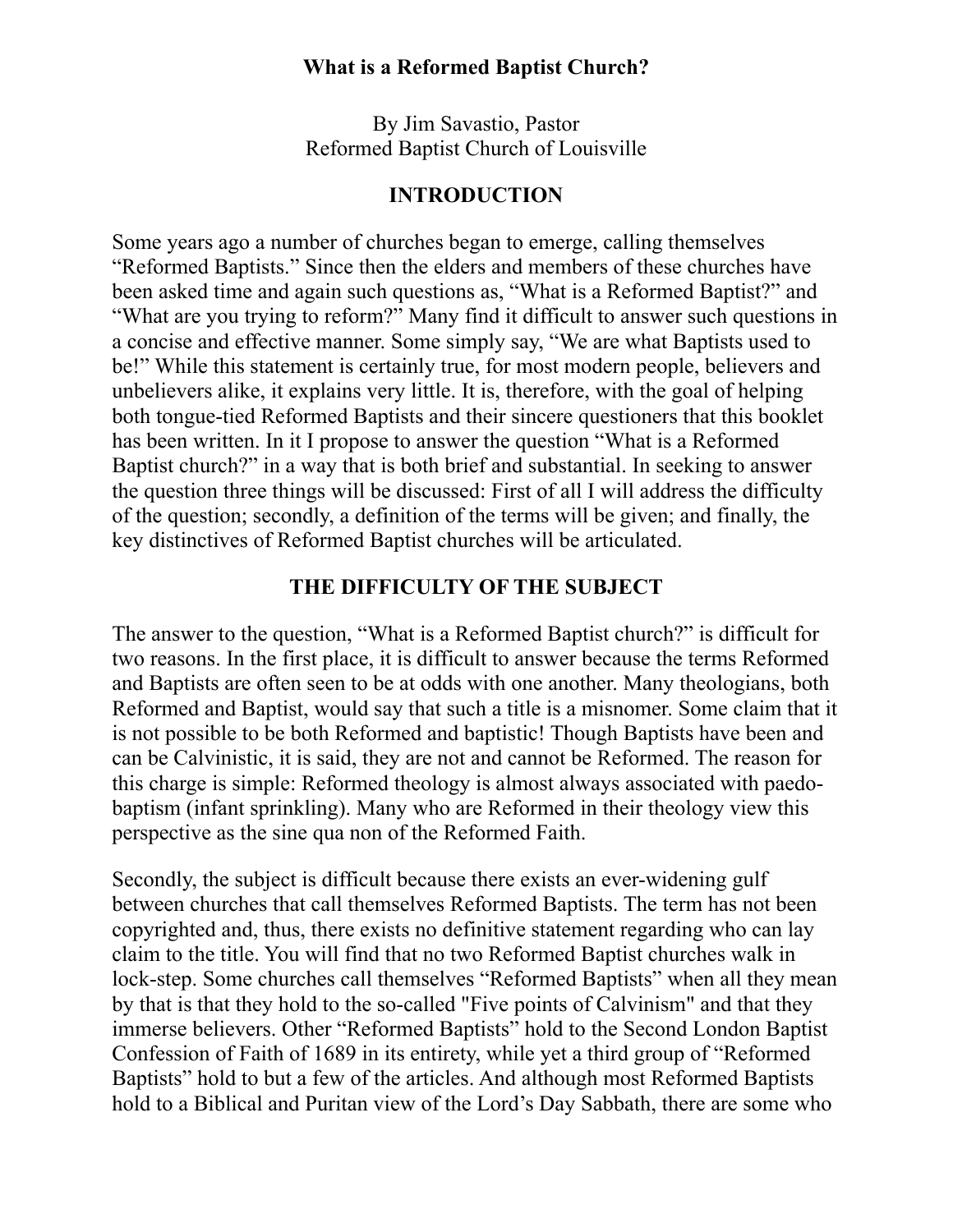reject the doctrine as legalistic. In addition, Reformed Baptists churches differ in regard to their understanding of the exact application of the Regulative Principle of worship (the conviction that the Bible alone dictates the worship and life of the church), in regard to who is invited to the Lord's table, to Bible translations, hymnals, the structure of prayer meetings, ministerial training, the nature of the pastoral office, denominations, and associations, etc., etc. I must, therefore, explain the parameters of this study. Since the term "Reformed Baptist" is not copyrighted or patented (we could perhaps wish it were to avoid confusion!), I must define what I mean when I am using the term. The heart of this study will center around churches that adhere to the 1689 Confession in practice as well as in theory. This will settle beforehand such controversial issues as the so-called "Law and Grace Debate," the issue of the Regulative Principle, and the doctrine of the Lord's Day Sabbath. To adhere to the Confession in practice as well as in theory is to have such doctrines an integral part of that truth "most surely believed among us."

## **A DEFINITION OF TERMS**

Two questions will be answered under this heading: 1) What do we mean by Reformed? and 2) What do we mean by Baptist?

#### *What We Mean By "Reformed."*

We have taken the name "Reformed" deliberately, and we have done so for two reasons. First of all, it helps to explain something of our historical and theological roots. There is a body of theological beliefs that is commonly referred to as "The Reformed Faith." Such Biblical truths as sola fide (justification by faith alone), sola gratia (salvation by God's grace alone), sola scriptura (the Bible alone is the basis for faith and practice), solus Christus (salvation through Christ alone), and soli deo gloria (the fact that God alone is to receive glory in the salvation of sinners) are the hallmarks of the Protestant and Reformed Faith. The Reformed Faith is perhaps best known for its understanding that God is sovereign in the matter of man's salvation. That is to say, that God has, before the foundation of the world, chosen certain sinners for salvation. He has done so sovereignly and according to His own good pleasure. The Reformed Faith teaches that, in time, Christ came and died for the sins of the elect—those who were chosen before time began. It teaches that in conversion the Holy Spirit, working in harmony with the decree of the Father and the death of the Son, applies the work of redemption to the elect.(see Ephesians 1:3ff) Therefore, when we say that we are Reformed we are saying that we embrace, as biblical, that system of theology known as the "doctrines of grace": doctrinal truths that set forth the total depravity of man, the unconditional nature of election, the limited or particular nature of the atonement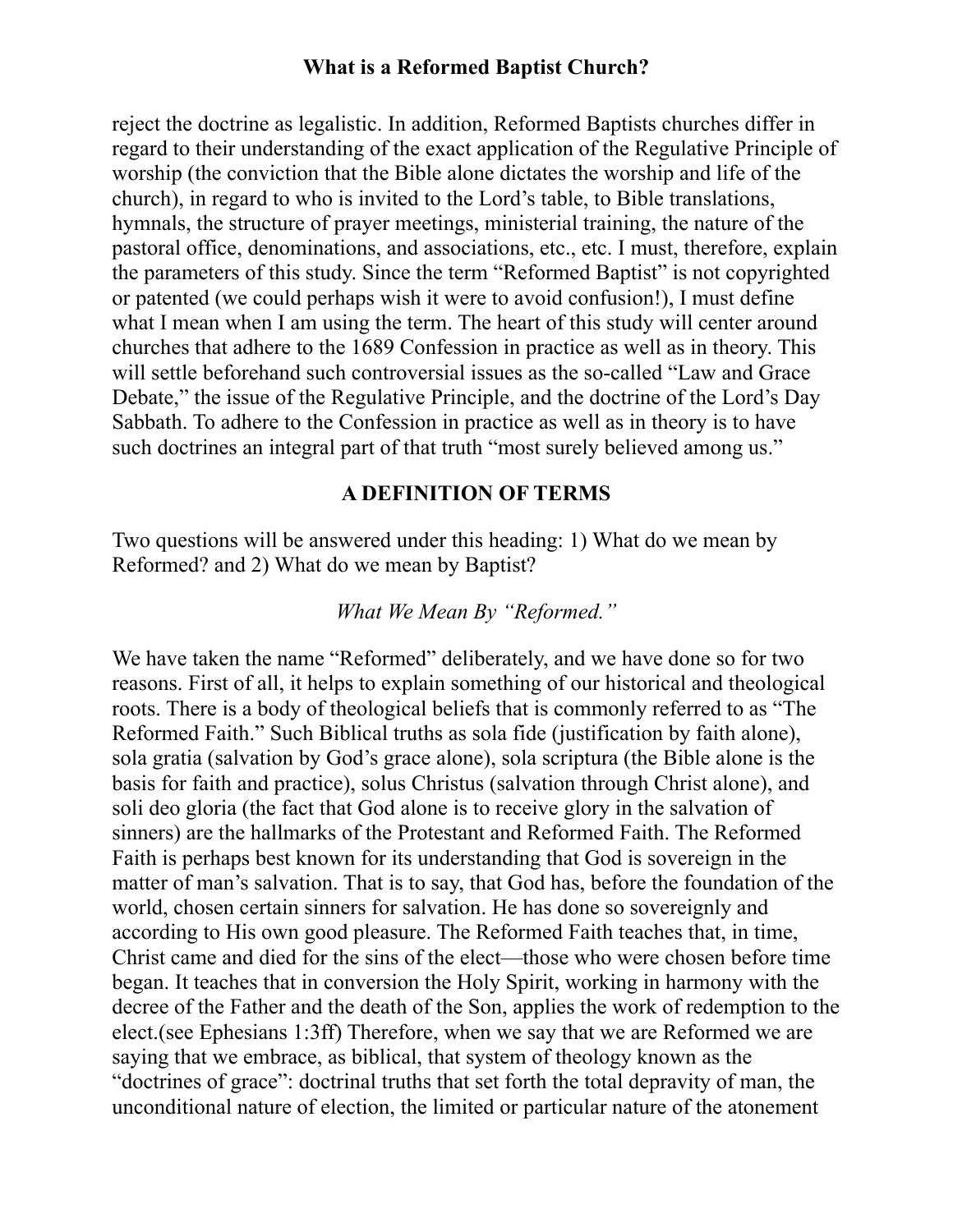(that is that Christ shed His blood specifically for the same people that the Father elects and that the Spirit regenerates), the irresistibility of the effectual call, and the perseverance and preservation of the saints. But the Reformed Faith touches on far more than these basic truths regarding God's glory in salvation. The Reformed Faith is concerned with God's glory in the church, in society, in the family, and in a life of holiness. The Reformed Faith has a high and God-centered view of worship. The Reformed Faith embraces a high view of God's law and of His church. In this "Reformed" tradition are the great names of Church history. John Calvin, John Knox, John Bunyan (author of Pilgrim's Progress), John Newton (author of "Amazing Grace"), the famous Bible commentator Matthew Henry, the great evangelist George Whitefield, the great American theologian Jonathan Edwards, Adoniram Judson, William Carey, C.H. Spurgeon, A.W. Pink and a host of others all held tenaciously to the Reformed Faith. We must underscore, however, that we hold to these truths not because great men of church history held to them, but because Jesus and the apostles so clearly taught them.

Out of this theological understanding came the great Reformed confessions and creeds—the Synod of Dort, The Savoy Declaration, The Westminster Confession of Faith, and The Heidelberg Catechism. The Confession of Faith held to by Reformed Baptist churches is deeply rooted in these historic Reformed Documents (in most places it is an exact word for word copy from the Westminster and the Savoy). For these historical and theological reasons we lay hold of the title "Reformed."

But we also use the term "Reformed" in a second way: We are seeking to reform ourselves and the churches of our generation back to the Bible. The vast majority of announcements from mainline denominations concerning the reformation of the church in recent days have been to move it away from its biblical and historical roots to that which is man-centered and culturally pleasing. There is a reformation going on in our day. It is an attempt to change the nature of the church from the House of God to the House of Entertainment. Sinners are being coddled rather than convicted. God's power and majesty are things of a bygone era!

Reformed Baptists are making it their aim and ambition to come more and more in line with the Word of God. In this sense Reformed Baptists churches are not static. We do not claim to have arrived. We want to go back again and again to the Scriptures, so that we might continue forward to "finish the race" in a way that is pleasing to God. We do not want to do things because the Puritans did them or because other Reformed churches do them, we want to do what we do because we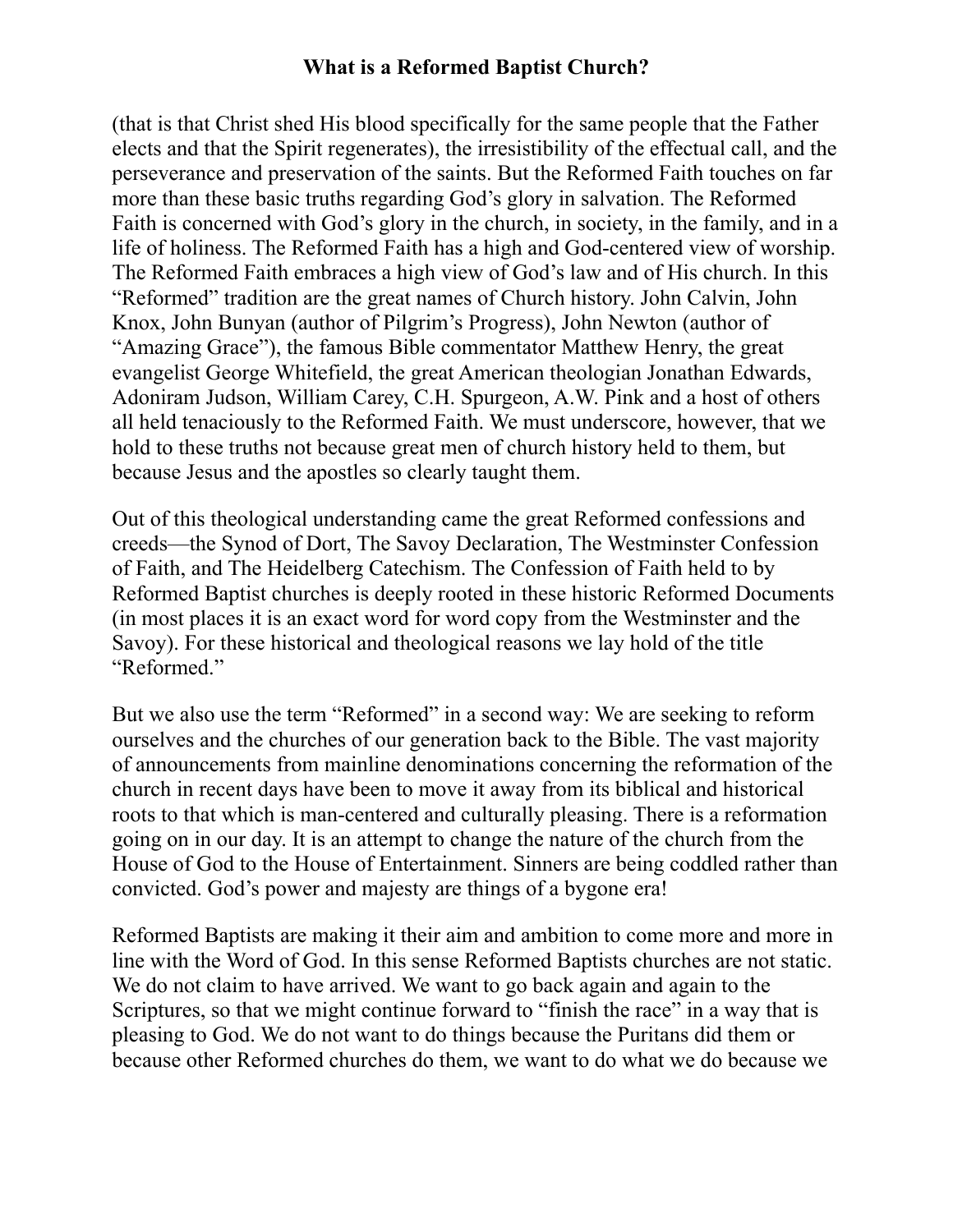see it in our Bibles. "To the law and to the testimony" (Isaiah 8:20) must be upon our banners!

As modern-day reformers, Reformed Baptists are seeking to call all churches everywhere to repent from their man-centered ways, their man-pleasing worship, and their shallow theology. We are, if need be, willing to stand as a lone "voice in the wilderness," calling the church of Jesus Christ to its Biblical beauty and uniqueness. It is our desire to see all churches have a "zeal for God's house eat them up."

#### *What We Mean By "Baptist".*

The name Baptist is a form of verbal shorthand for us to convey certain truths. First of all, we are using it to state the Biblical truths concerning the subjects and the mode of baptism. When we speak of the subjects of baptism, we refer to the truth that baptism is for believers only. We as Reformed Baptists owe a great debt to our Paedo-baptist brethren. Their writings have shaped us, challenged us, warmed us, and guided us again and again. We count them as our dear brethren. However, the Bible is not silent about the issue of baptism. The fact that baptism is for believers only is the clear and, we believe, indisputable teaching of the Word of God. The subjects of baptism are not to be discovered in Genesis (though it is my contention that a correct understanding of the Abrahamic Covenant proves believers' baptism and demolishes infant baptism!), but in the Gospels and in the Epistles. Baptism is an ordinance of the New Covenant which must be understood in the light of New Covenant revelation. I assert as clearly and as plainly as I know how that there is not one single shred of evidence in the pages of the Old or New Testament to support the notion that the infants of believers are to be baptized. Every single biblical command to baptize and every single biblical example of baptism, as well as every doctrinal statement regarding the symbolic nature of baptism, proves that it is for believers only. I would strongly encourage you to take up your concordance and examine every text—along with its context—in which the word baptism and its cognates are used. As you do so, ask yourself such elementary questions as, "Who is being baptized?" "What does baptism signify in this text?" and, "Of whom are these things true?"

By "mode" we are referring to the fact that baptism is properly and biblically administered by immersion. The common Greek word for immersion or dipping is the word used in our New Testaments. The argument that the word has an occasional historic example meaning 'to pour' or 'to sprinkle' is surely special pleading. There are perfectly good Greek words meaning 'to sprinkle' and 'to pour.' In fact, there are numerous occasions in the Septuagint (the Greek translation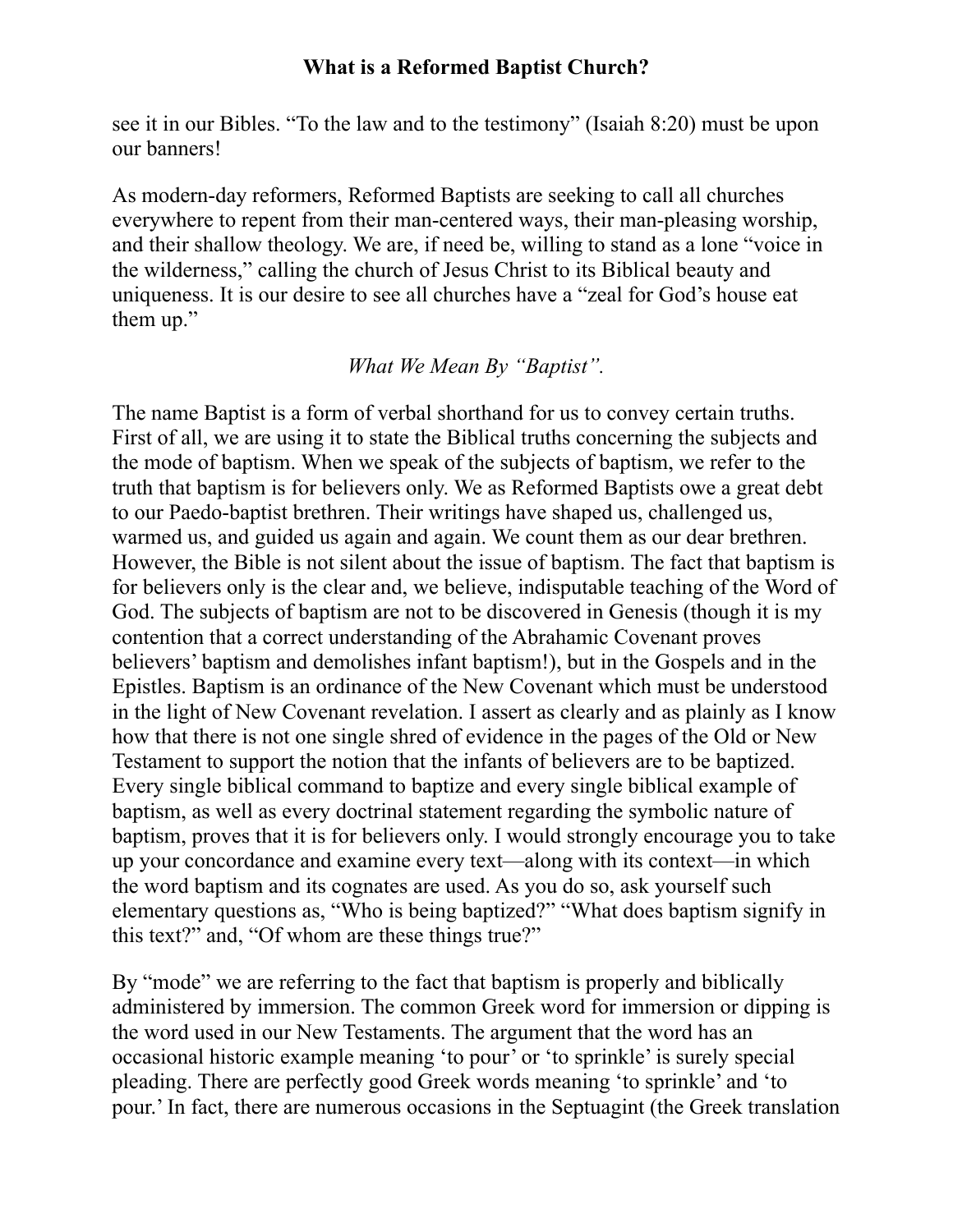of the OT) where the Greek words for immerse and sprinkle are used in the same context but with their distinct and separate meaning intact. (Such as the instances of the priest dipping his finger in blood and sprinkling an object—see Lev. 4:6, 4:17, 14:16, 14:51, and Num. 19:18 for a few examples).

Secondly, the name Baptist is meant to convey that only those who are converted and baptized have a right to membership in Christ's church. This is often referred to as a regenerate membership. A careful reading of the NT epistles shows that the Apostles assumed that all the members of Christ's churches were "saints," "faithful brethren," and "cleansed by Christ." Sadly, many Baptist churches of our day are more concerned with having a "decisioned membership" and a "baptized membership" than a regenerate membership. It is the duty of the pastors and people of true churches to ensure, according to the best of their ability, that no unconverted person makes his or her way into the membership of a church.

# **THE DISTINCTIVE MARKS OF A REFORMED BAPTIST CHURCH**

Someone may be saying, "I understand all of that, but what practical difference can be seen in Reformed Baptist churches?" How does this theology work itself out practically? Let me say at the outset that numerous truths concerning the marks of true churches are not here dealt with. All true churches must be marked by such things as love for Christ, the presence of the Spirit of God, sincere and earnest love for the brethren, and heartfelt prayer and devotion among God's people. My purpose here is to lay out the practical differences that exist in our particular churches.

Reformed Baptist congregations are distinguished by their conviction regarding the sufficiency and authority of the Word of God. While all true Christians believe in the inspiration and infallibility of the Word of God, all do not believe in the sufficiency of the Bible. All true Christians believe that the Bible was "breathed out" by God and that it is infallible and without error in all of its parts. To deny this is to call God a liar, and hence, to lose your soul.

But while all true Christians believe this, all do not seek to regulate the life of the church in every area by the Word of God. There is a common belief, whether it is clearly stated or not, that the Bible is not a sufficient guide to tell you "how to do church." This is behind much of what we see in the modern church growth movement, and it is founded by and large upon a belief that the Bible is silent regarding the nature and purpose of the church. It is for this cause that many feel the freedom to "reinvent the church." For some reason, many believers seem to argue that God has no principles in His Word concerning the corporate life of his people! In these days, the clarion cry of all Christ-appointed shepherds of sheep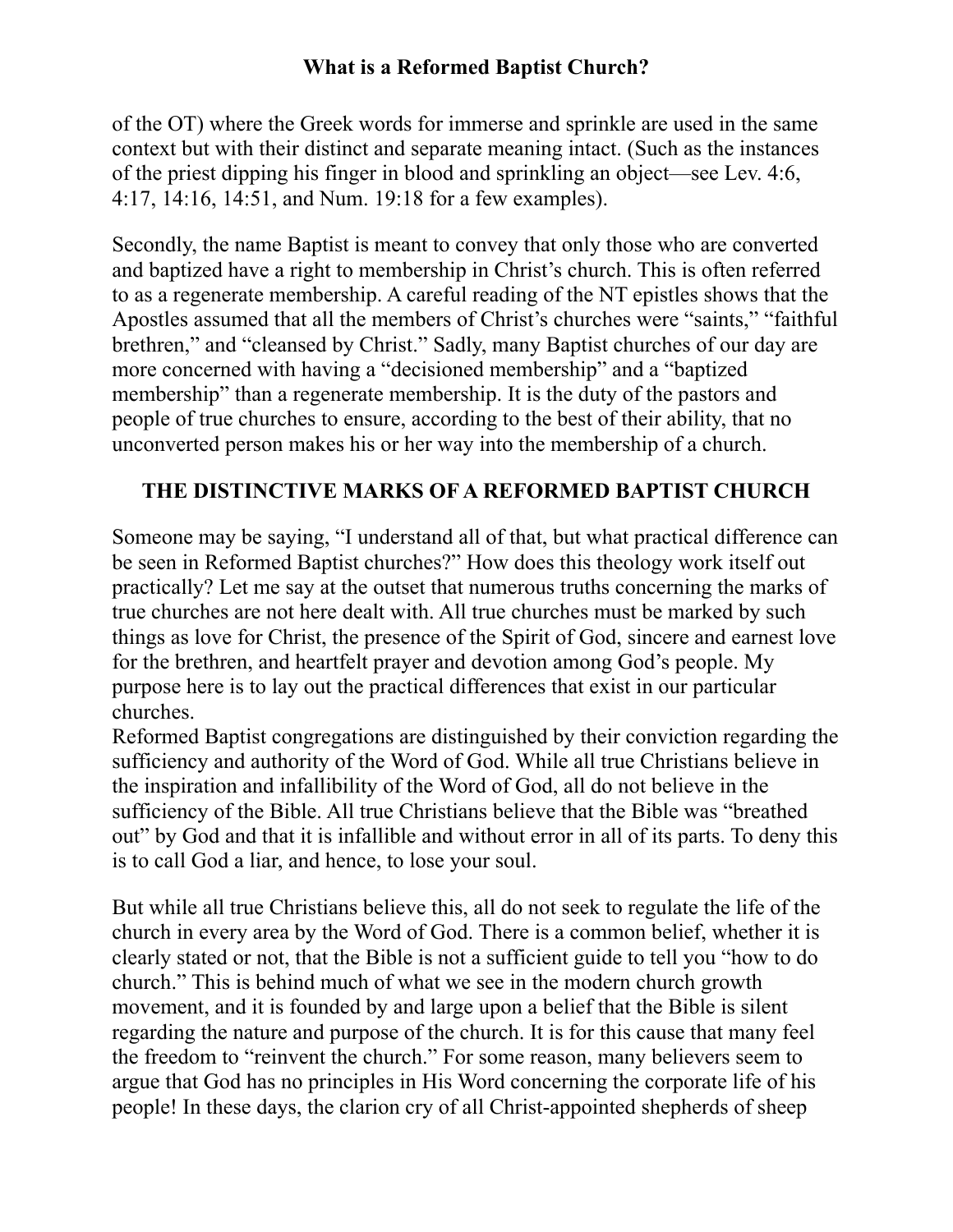needs to be that of the prophet Isaiah: "To the law and to the testimony! If they speak not according to this word it is because there is no light in them."

Reformed Baptists have a conviction that the Bible and the Bible alone tells us what a church is (see 1 Tim. 3:15). The Bible and the Bible alone defines the offices of the church. The Bible tells us their number (two—elders and deacons), their qualifications, and their function ( See Acts 20, 1 Tim.3, Titus 1, Heb. 13, and 1 Peter 5). The Bible is a sufficient guide to tell us what worship is and how it is to be given (see Deut. 12:32, Lev. 10:1ff; John 4:23,24), as well as who can be a church-member, and what is required of those members.

The Bible is also sufficient to tell us what we are to do as a church, how we are to cooperate with other churches, how we are to send out missionaries, train men for the ministry, and a host of other things related to God's will for His people. Paul told Timothy that the God-breathed scriptures would make the man of God complete, and that it would thoroughly equip him for every good work (2 Timothy 3:17). Can words be any more plain? If this text does not teach us to have confidence in the Bible and to look to the Scriptures for everything that God calls the church to do, then what does it teach? We have plenty of conservative churches in our day who believe the Bible, but not enough who are defined by the Bible!

Reformed Baptist churches are distinguished by an unshakable conviction that the church exists for the glory of God (Eph. 3:21, 5:26, 27 and 1 Timothy 3:15). Because the church exists for the glory of God, the worship of God and the Word of God are central to its life. We have seen far too much at the present hour to indicate that the measure of a church is seen in what it has to offer man—the typical questions asked of a church are "Does it meet 'felt needs'?" "Is it fun, is it relaxing, is it entertaining?" "What are its kid's programs?" "Is it a place to meet people?"

But we believe that churches need to be far more concerned with the smile of God than with the smile of man, and that a suitable counter-question might be, "Whose house is it, anyway?" The answer is that the church is God's house and not man's. It is the place where He meets with His people in a special way. However, this does not mean that it is to be a dull, grim, unfeeling, insensitive place. The place where God dwells is the most glorious place on earth to the saint and it is an oasis to the thirsty soul of a sinner seeking the grace of God. However, the place of God's dwelling is also solemn and holy. "How awesome is this place—it is no other than the house of God and the gate of heaven," was Jacob's exclamation in Genesis 28.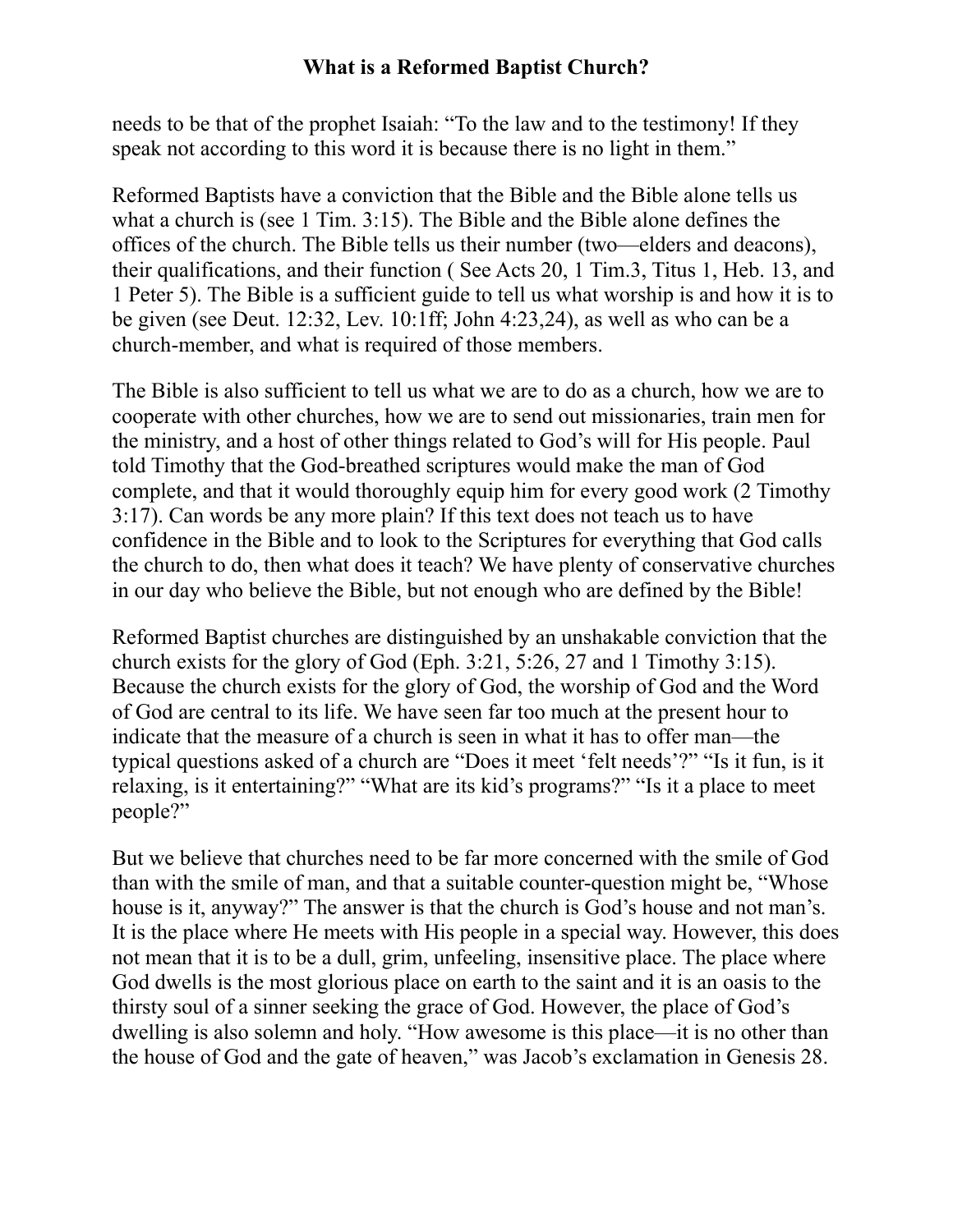It is this conviction that explains the reverence and seriousness with which we approach the worship of God. Reformed Baptist churches are distinguished by their conviction that the local church is central to the purposes of God on the earth. We live in the time of the "para-church." We live in the day of independentlyminded Christians who floats from place to place without ever committing themselves to the church. This "Lone Ranger" attitude is not only spiritually dangerous, but it is thoroughly contrary to the revealed mind of God.

While many have rightly diagnosed the failure of the church to do its mission, the answer is not to abandon the church, but rather to seek its reformation and its biblical restoration. The church alone is the special dwelling place of God upon the earth (Eph. 2:22). The great commission of the church is fulfilled as preachers of the gospel are sent out by local churches to plant new churches by means of conversion, baptism, and discipleship. Many well-meaning organizations are seeking to take upon themselves the task that the living God entrusted to His church. To whom has God entrusted the missionary mandate? To whom did God give instructions for the discipleship and encouragement and shaping of believers? To whom did God entrust the equipping of the saints and the training of men to lead the next generation? If the all-sufficient Bible answers that all these are the responsibilities of the local church, are we free to ignore it in light of the status quo? Do we simply throw up our hands and admit that these things just won't work? Or do we take up our duty with courage, believing in the justice of our cause? May God help us to embrace our identity!

Reformed Baptist churches are distinguished by their conviction that preaching is foundational to the life of the church. How is God most often pleased to save sinners? How is God most often pleased to exhort, challenge, and build up his saints? How is Christ most powerfully displayed to the mind and heart? It is through the preaching of the Word of God! (1 Cor. 1:21; Eph. 4:11-16 ; 2 Tim. 4:1ff) Therefore, as Reformed Baptists, but more particularly as serious, biblicallyminded Christians, we reject the trends of our day toward shallow teaching, cancelled preaching services, the giving of the services of worship over to testimonies, movies, drama, dance, or singing. The Word of God is to be central in the worship of God. Paul warned of the day that would come when professed churchman would no longer tolerate sound doctrine. He stated that according to their own desires they would heap up for themselves teachers who would tickle their itching ears. The apostolic command thundered forth to Timothy, that in the midst of such mindless drivel he should "Preach the Word!" (2 Tim. 4:1ff). We abominate lazy preaching and unfaithful shepherds who will not feed the sheep. The condemnation of the Word of God is clear to such: "Son of man, prophesy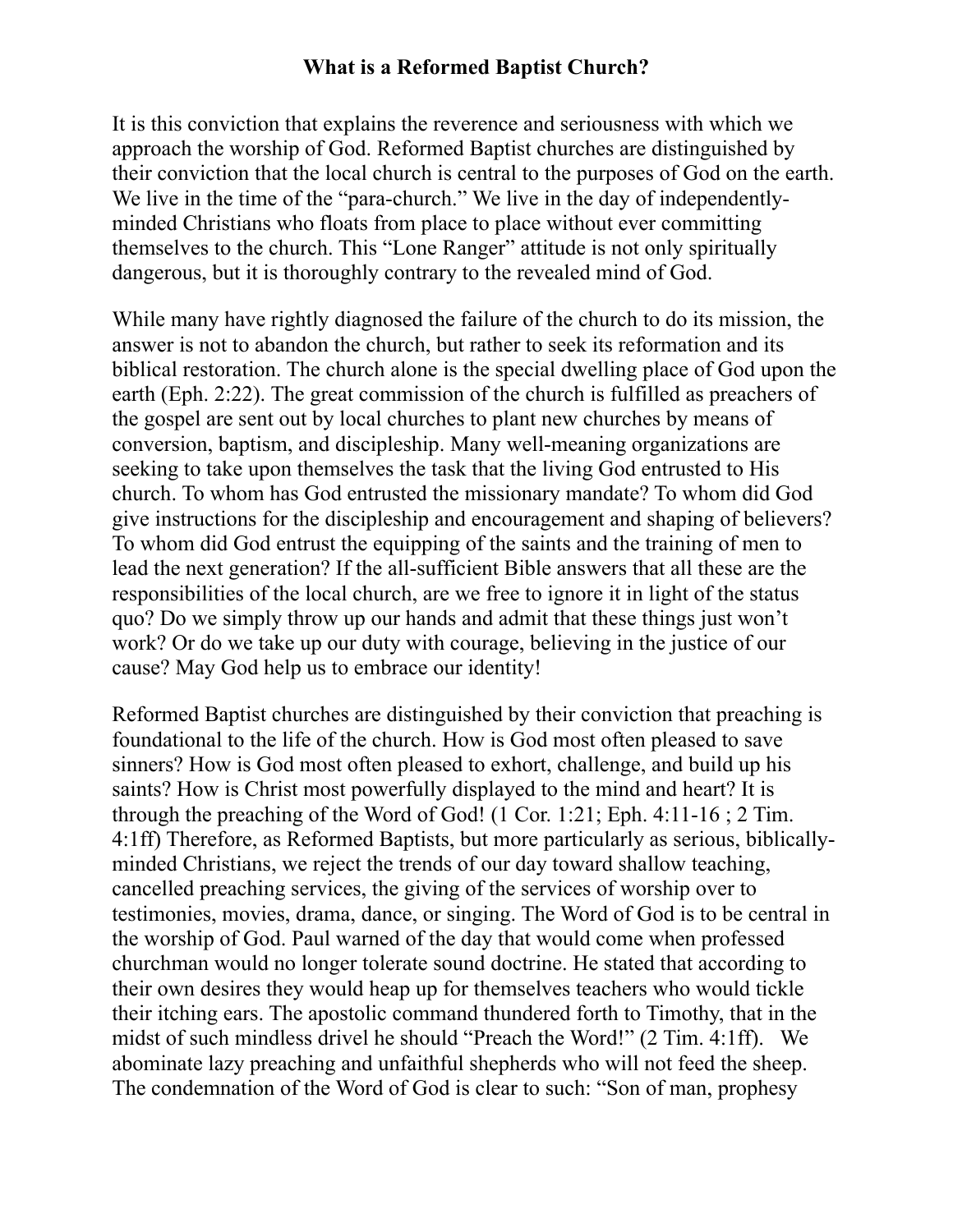against the shepherds of Israel, prophesy and say to them, 'Thus says the Lord GOD to the shepherds: "Woe to the shepherds of Israel who feed themselves! Should not the shepherds feed the flocks?" (Ezekiel 34:2).

Reformed Baptist churches are distinguished by the conviction that salvation radically alters the life of the convert. It is tragic that such a thing needs to be mentioned. We live in the day of decisionism. The idea is that you pray a certain formula prayer and are therefore declared to be saved. It matters not whether you break with sin or pursue holiness (Heb. 12:14). You can live like hell and go to heaven! What a bargain! Many popular Bible teachers claim this as a great defense of the grace of God. We see it clearly as a "turning of the grace of God into licentiousness" (Jude v. 4). When Paul describes the conversion of the Ephesians in chapter five he uses the greatest antonyms in the human language—you were darkness but now you are light in the Lord. And in 2 Cor. 6:14 Paul asks the rhetorical question: "What fellowship has light with darkness?" The Jesus we proclaim is a great Savior. He does not leave His people in their lifeless condition. We proclaim the Jesus who came to save his people from their sins (Matt. 1:21). We proclaim the biblical truth that if anyone is in Christ he is a new creature  $(2 \times 1)$ Cor. 5:17). We proclaim the Jesus who came to make a people zealous for good works (Titus 2:14). We reject as unbiblical the modern notion that a man can embrace Christ as Savior and reject his Lordship. The word of God nowhere teaches that Christ can be divided. If you have Christ at all, you have received a whole Christ—Prophet, Priest, and King.

Reformed Baptist churches have a conviction that the Law of God (as expressed in the Ten Commandments) is regulative in the life of the new covenant believer (see Jere. 31:31-34 and 1 John 2:3,4). Paul says in 1 Corinthians 7:19 that, "Circumcision is nothing and uncircumcision is nothing, keeping the commandments of God is what matters." We assert to this antinomian (lawless) age of Christianity, which makes no demands on its "converts," that God's way of holiness has not changed. The law written on the heart in creation is the same law codified in the Ten Commandments on Sinai, and the same law written on the hearts of those who enter into the New Covenant. The Apostle John tells us that if we claim to know God and yet do not keep His commandments, we are liars and the truth is not in us. Jesus told His disciples that the way in which they would demonstrate that they truly loved Him was by obeying His commandments. Jesus tells us in Matt. 7 that many professing Christians will find themselves cast out on the last day because they were "practicers of lawlessness" who did not do the Father's will (i.e. obey His commandments).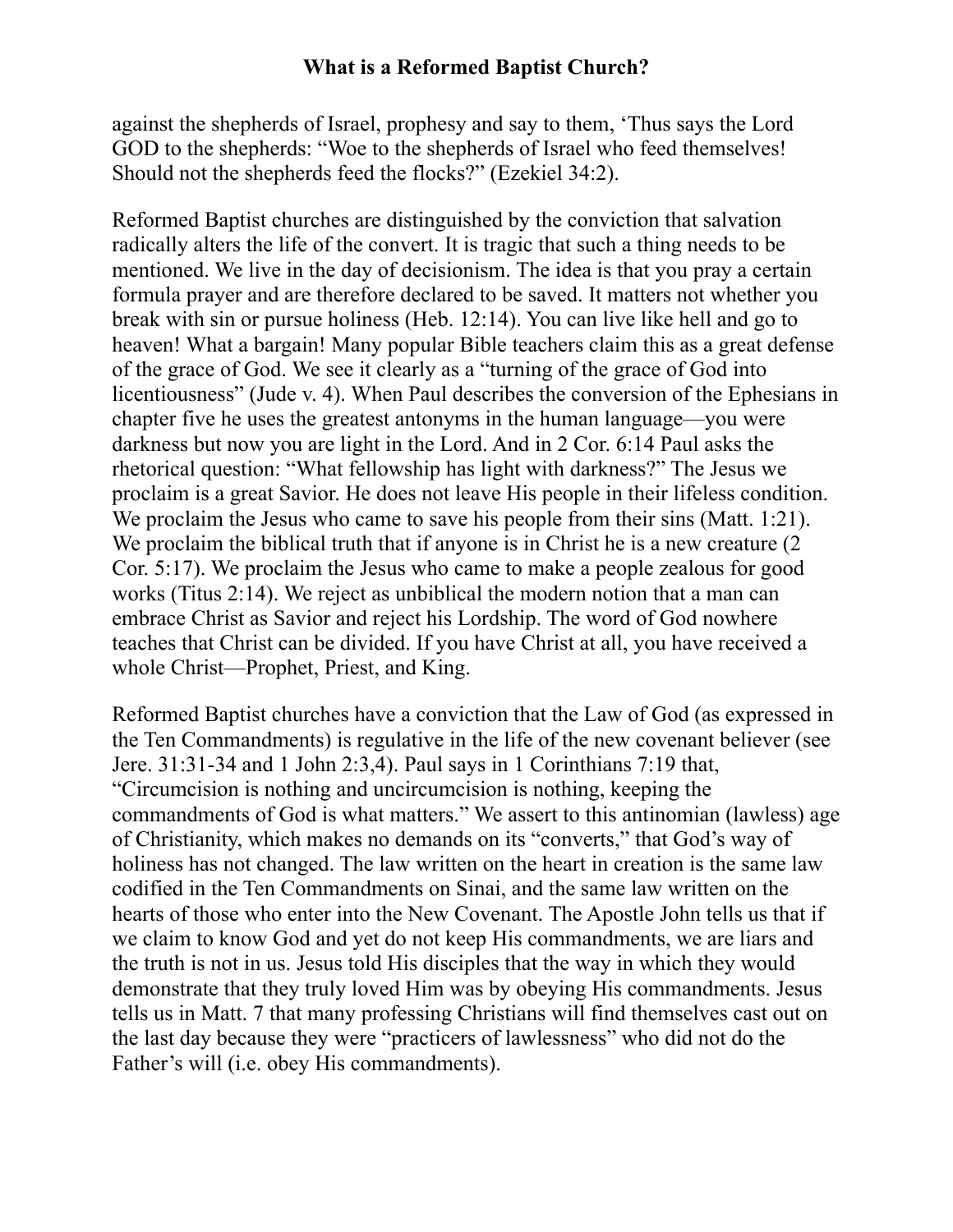Among the laws of God none is so hated as the thought that God requires believers to give of their time to worship him and to turn from worldly pursuits. In recent years many have leveled an unrelenting attack upon the Fourth Commandment. The Presbyterian pastor and Bible commentator Albert Barnes once wrote, "There is a state of things in this land that is tending to obliterate the Sabbath altogether. The Sabbath has more enemies in this land than all the other institutions of religion put together. At the same time it is more difficult to meet the enemy here than anywhere else—for we come into conflict not with argument but with interest and pleasure and the love of indulgence and of gain." We agree with John Bunyan, who said, "A man shall show his heart and life, what they are, more by one Lord's Day than by all the days of the week besides. To delight ourselves in God's service upon His Holy Day gives a better proof of a sanctified nature than to grudge at the coming of such days." Modern man is so addicted to his pleasures, his games, and his entertainment that the thought that he must give them up for twenty-four hours to worship and to delight in God is seen as legalistic bondage. It is a particular grief to see those who profess to love Jesus Christ shrink from turning from their own pleasures. To God's people, who love His law and meditate upon it to the delight of their blood-bought souls, such a commandment is not bondage, but a precious gift.

Reformed Baptist churches are distinguished by a conviction regarding male leadership in the church. Our age has witnessed the feminization of Christianity. God created two sexes in creation and gave to each different corresponding roles. While the sexes are equal in Creation, the Fall, and Redemption, God has nonetheless sovereignly ordained that leadership in the home, the state, and the church is to be male. It is our experience that those whose minds have been unduly influenced by this generation find our worship, leadership, and family structure to be jarring. When the Bible speaks of husbands and fathers leading the home (see Eph. 5,6, and Col. 3) it is not culturally conditioned. When the Bible speaks of men leading in prayer, teaching, preaching, and serving as elders and deacons (see 1 Tim 2 and 3), we must bow with submissive and dutiful hearts. Culture must not carry the day in the church of Jesus Christ!

Reformed Baptist churches are distinguished by a conviction regarding the serious nature of church membership. We take seriously the admonition of Heb.10:24,25 to "…stir up love and good works, not forsaking the assembling of ourselves together…" We take seriously the duties and responsibilities of church membership. In other words, membership actually means something in Reformed Baptist Churches. There ought not to be a great disparity between Sunday morning and evening and mid- week. The same membership is expected to be at all the